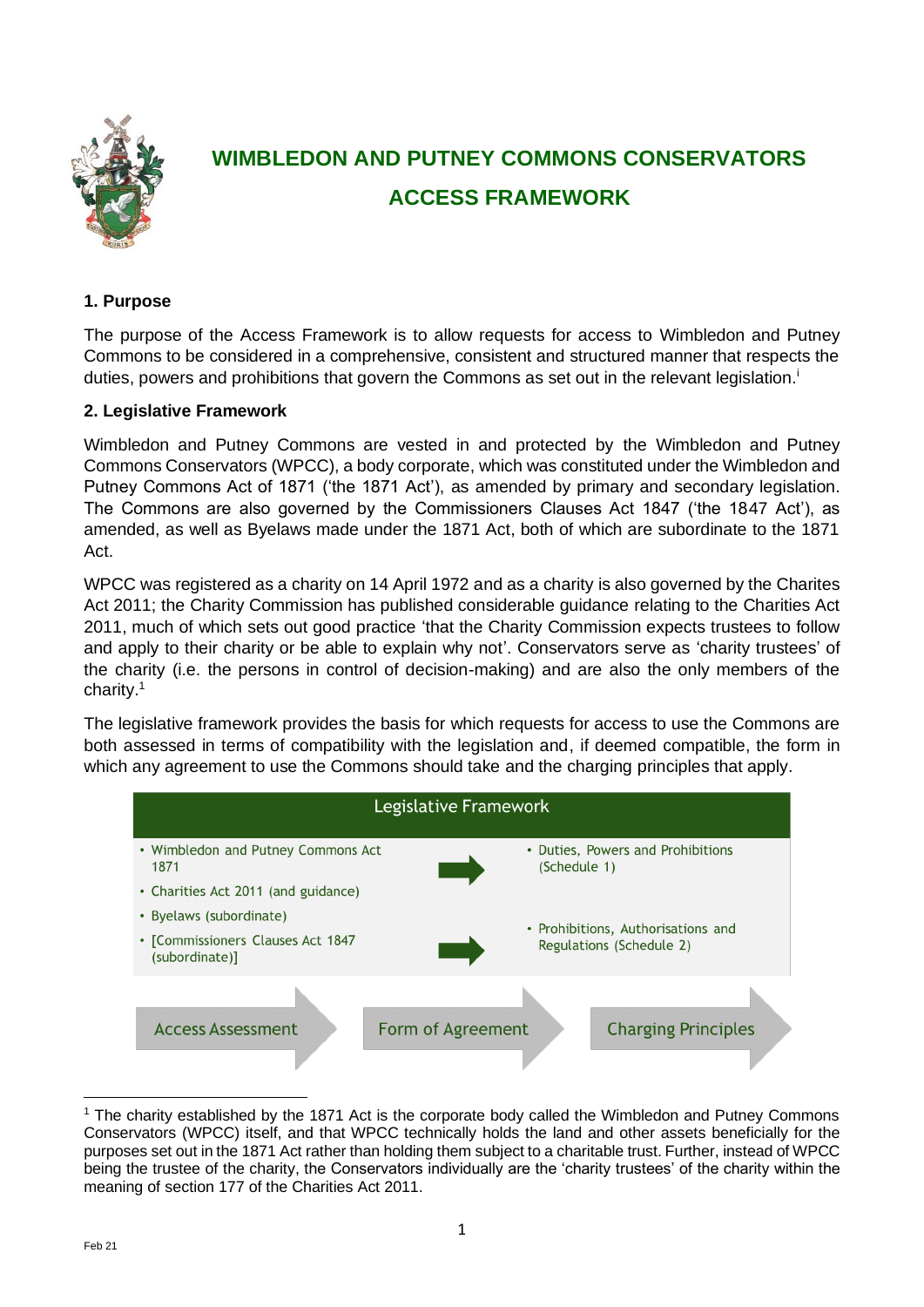# **3A. Access Assessment**

The charitable purpose and fundamental duty of WPCC, as set out in the 1871 Act, is to 'preserve, protect and enhance the Commons and to keep the Commons forever open, unenclosed and unbuilt on for the purposes of exercise and recreation'. Any proposed use of the Commons must therefore be assessed against the duties, powers and prohibitions of the Conservators in pursuit of this purpose as set out in both the 1871 Act as well as other relevant legislation. A summary of the relevant provisions in this legislation is set out in Schedule 1.

The three fundamental criteria against which any request for access must be assessed reflect the principal duties of the Conservators as set out in the 1871 Act:

- 1. Is the proposed use compatible with the stated purposes of 'exercise and recreation'?
- 2. In the context of the Commons being established in order to be used for recreational purposes for the public benefit, but subject to the duty to protect and conserve their natural features, vegetation and wildlife, would the proposed use cause unacceptable levels of damage?
- 3. Would the proposed use cause intereference with other users that could not be readily managed?

If the proposed use fails to meet the requirements of these three fundamental criteria, the request for access would not be permitted.<sup>2</sup> Within permitted requests, the legislative framework establishes a body of specific regulation though the Byelaws and rules. In assessing any request, these regulations must be considered. A summary of these regulations is set out in Schedule 2.



<sup>&</sup>lt;sup>2</sup> Access arrangements are also required to support infrastructure projects initiated by both public and private bodies, particularly utility companies.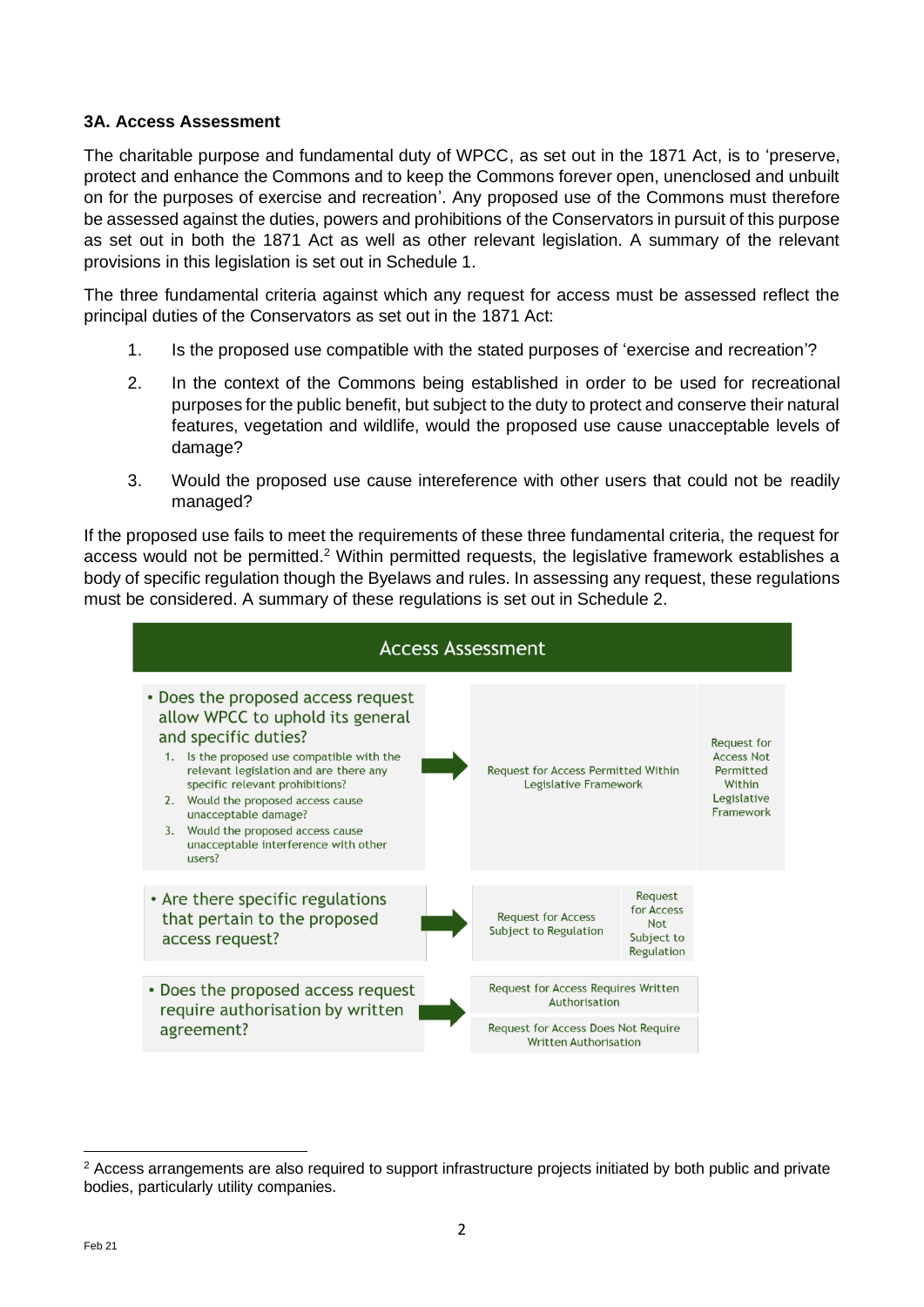# **3B. Form of Agreement**

For uses that are deemed to be compatible with the legislative framework, written authorisation may or may not be required. In certain cases, it will be clear that written agreement is required due to the nature of the proposed arrangements constituting a lease, easement or wayleave agreement. In the case of licences, whilst a written licence will always be necessary if the access is subject to charging, even if charging is not required, licences may still be the best way in which the obligations of both parties are best set out. Ultimately, it will be WPCC's decision on whether or not written authorisation is required.

If written authorisation is required, the characteristics of the access request will determine the type of written agreement necessary: lease, licence, easement or wayleave.

The legislative framework sets out WPCC's ability to enter into particular types of written agreements and the processes that must be followed in entering into written agreements. (Both the 1871 Act and the Charities Act 2011 are of particular importance in this area.)



*Leases* – These are legal arrangements that give a possessory interest through the granting of an exclusive right to inhabit or occupy a property. WPCC has the legal capacity to grant leases or tenancies of its property. However, a lease is a disposal, and there is in section 35 of the 1871 Act an express prohibition on the sale, lease or other disposal of land forming part of the Commons, as explained above, unless such disposal is permitted by the 1871 Act. That prohibition extends to land acquired as part of the Commons under section 68. The only provision in the 1871 Act which permits the grant of leases of any part of the Commons is section 38, which authorises the letting of the buildings which were transferred to WPCC by the Act itself, together with the associated enclosures (i.e. yards or gardens adjacent to the buildings). WPCC may, however, enter into leases either as the lessor or lessee on land that does not form part of the Commons. A lease can only be terminated on appropriate notice as defined by statute or in the lease itself. A lease is by definition for defined period (the 'term'), even if this is merely a week or month in the case of a weekly or monthly tenancy. The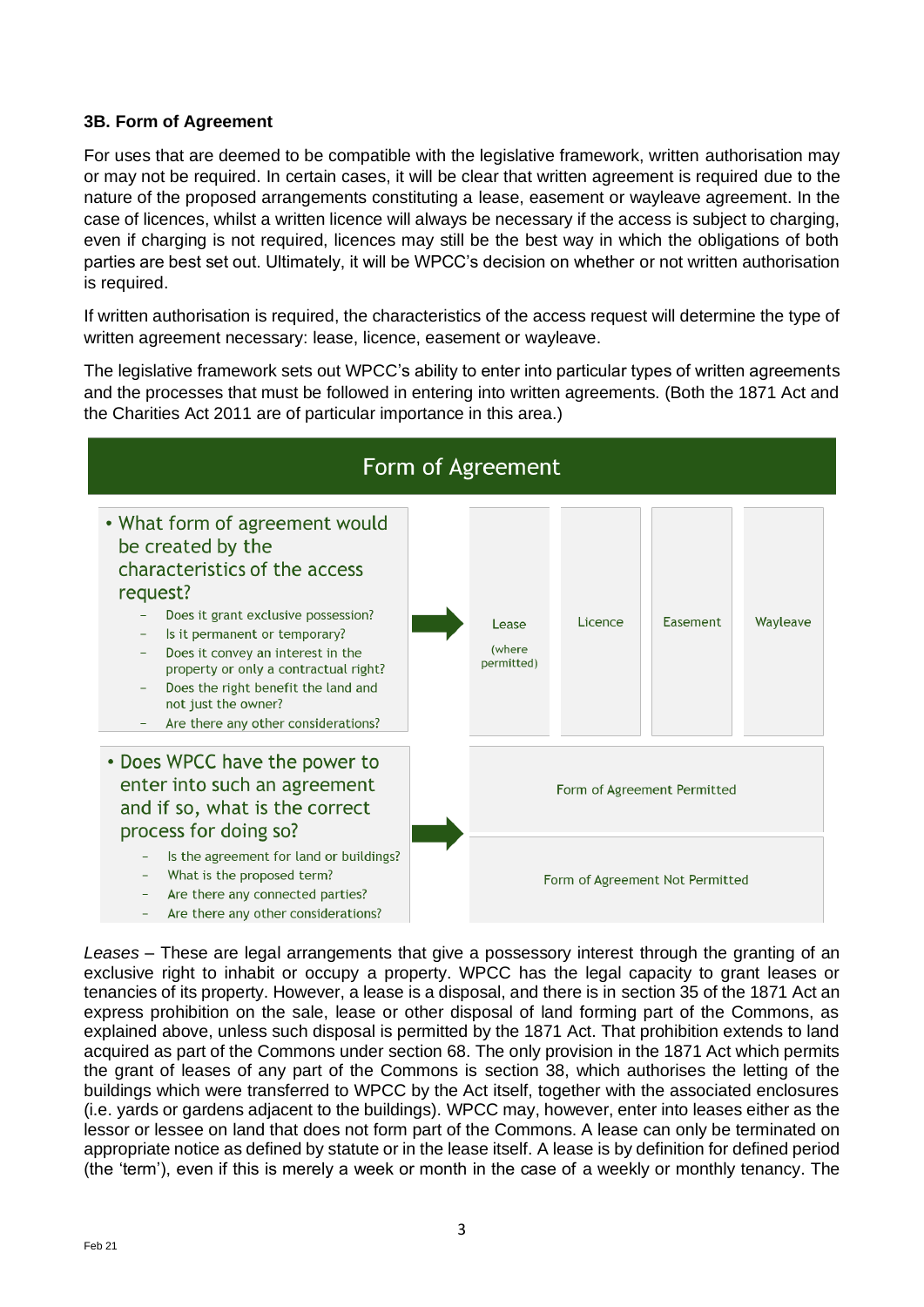leading case on this subject is Street v Mountford, in which the House of Lords held that a so-called licence was actually a lease because it gave the tenant exclusive possession of the property.

*Licences –* These are purely contractual arrangements in which a property owner permits an individual or an entity (e.g. a company, charity, club or a school) to use the property for a specific purpose for a specific period and stipulating the conditions of use. A licence usually offers very little security to the licensee and the essential feature is that the arrangement does not provide the licensee with exclusive possession of the property. A licence is by nature a temporary arrangement and can always be terminated (i.e. permission can be withdrawn) on reasonable notice whether or not there is a written agreement to that effect).<sup>3,</sup> (What is 'reasonable' depends on all the circumstances.<sup>4</sup>) Licences may vary in complexity and may be either unilateral or bilateral, setting out not only the rights granted on the licensee but the licensee's contractual obligations.

There is no express mention in the 1871 Act of any general power for WPCC to grant licences in relation to the Commons. Section 8 of the Act constituted the Conservators as a corporation with full capacity to act as a legal person in acquiring, holding and disposing of land and other property, but section 35 expressly provides that they would be acting unlawfully (i.e. ultra vires) if they disposed of any part of the Commons otherwise than under an express power conferred by the Act. A disposal, or disposition, of land involves its alienation by means of the transfer to or creation of a legal interest in the land in another person. A licence does not involve the creation or transfer of a legal interest in land but is the effect of a contract, or agreement, permitting the other person to use the land for specified purposes.

There is no doubt that, as a legal person whose activities necessarily include, for example, the employment of staff and the engagement of contractors, and whose powers include the purchase of property, WPCC has ample power to enter into contracts so far as necessary or desirable in carrying out its functions. (See for example sections 68 and 90 of the 1871 Act and section 56 of the 1847 Act.) The scope for the grant of contractual licences relating to the Commons, however, is strictly constrained by WPCC's duties to preserve the Commons as open spaces, unenclosed and unbuilt on, to protect the vegetation and facilitate the use of the Commons by the public for exercise and recreation. (Refer to the preamble and sections 34 and 36 of the 1871 Act.) WPCC cannot lawfully permit a third party to use the Commons in any way which would be inconsistent with the proper carrying out of those duties.

*Easements –* These are legal arrangements that grant certain rights with respect to the property such as access over or under land. The grant of an easement creates an interest over the property and is designed to benefit another property (rather than an individual). As such, the benefit will pass from owner to owner.

The possibility of easements being granted over the Commons has been considered in two recent cases. An easement is a legal right over land such as a right of way. In 2008, the Court of Appeal decided that WPCC could lawfully grant an easement over the Commons provided that no enclosure or building was permitted, and the Commons remained open for public exercise and recreation, and thus that a right of way over an access road across part of the Commons could be acquired by prescription, hence the importance of guarding against encroachments referred to in section 34 of the 1871 Act.<sup>5</sup> Although an easement creates a legal interest over the land, and was arguably caught by

<sup>3</sup> See Minister of Health v Belloti [1944] KB 208.

<sup>&</sup>lt;sup>4</sup> Clearly it is often convenient for the landlord to agree that the licence will remain in existence for a period of years but the nature of the transaction is that the landlord can nevertheless terminate the agreement before that period has expired so long as it gives the licensee time to make alternative arrangements and move out. To avoid arguments over whether a breach of contract has been committed by the landlord it is wise for the landlord's right to terminate to be mentioned expressly in the licence and, if appropriate, for the minimum period of notice to be specified rather than risking argument over what length of notice is 'reasonable'.

<sup>&</sup>lt;sup>5</sup> See Housden and Another v Conservators of Wimbledon and Putney Commons [2008] 1 WLR 1172.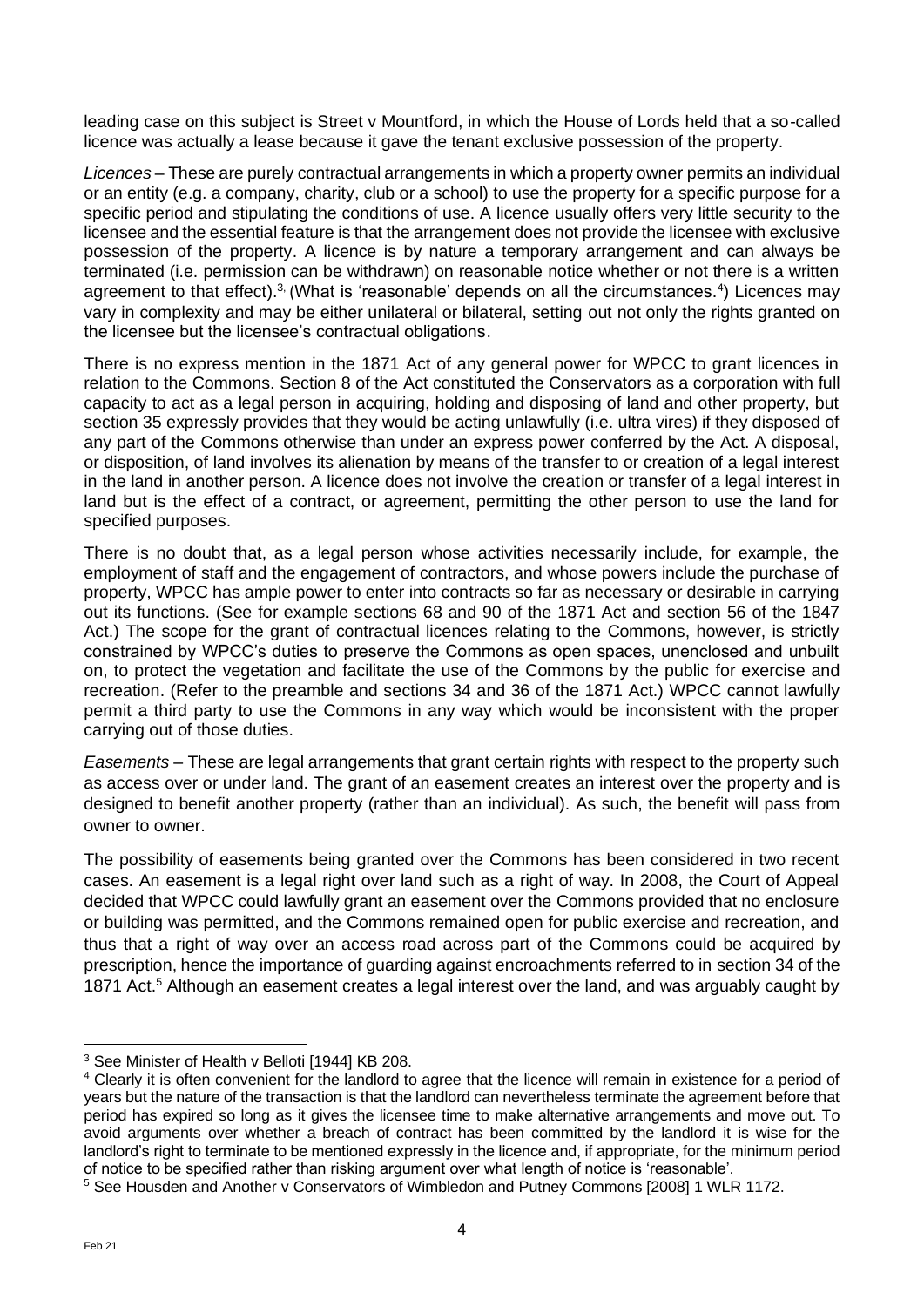section 35, it did not amount to a 'disposal' of any part of the Commons as such within the meaning of that section, interpreting the 1871 Act in the light of its social and environmental intentions.

In 2014, a differently-constituted Court of Appeal followed the Housden decision in deciding that WPCC could grant easements consistently with their obligations as to the preservation and protection of the Commons under the 1871 Act, and also commented on the need for WPCC to exercise judgement in deciding what was appropriate. $6$  The Court viewed the 1871 Act as giving WPCC a measure of flexibility rather than taking a literalist approach to its interpretation.

*Wayleaves –* These are arrangements that don't bind future owners; most wayleaves relate to the right by a property owner for an entity, normally a utility company to install, access and maintain utilities that run on or under land. When the need for it ceases, the agreement will usually be terminated. Wayleaves differ from easements in so far as easements can only be made between adjoining land owners. An easement is also registrable as a legal interest at the Land Registry, whereas a wayleave is not, although since 2002 they must now be disclosed on an application to register the property, which means that they will be noted on the register as an overriding interest.<sup>7</sup>

# **3C. Charging Principles**

An integral part of the Access Framework is the charging regime that underpins the contractual arrangements between WPCC and third parties, which is dependent on the form of agreement that any such arrangements take.

#### *Leases, Easements and Wayleaves*

Under sections 117 to 121 of the Charities Act 2011, specific restrictions apply to the process and pricing for the sale, or (as the case may be) the lease or other disposition of a charity's land.<sup>8</sup> In accordance with the Charity Commission's Operational Guidance 548 therefore, leases, easements and wayleaves are normally subject to the procedures set out in sections 117 to 121 of the Charities Act 2011.<sup>9</sup> (In the case of WPCC, leases of land forming part of the Commons (other than leases of certain buildings and associated enclosures) are in any case not permitted.)

Further, however, Leading Counsel has advised that as a result of an exemption under section 117(3)(a) of the Charities Act 2011 those statutory restrictions in any event do not directly apply to WPCC. Nevertheless WPCC is under a duty to achieve the same kind of result when disposing of

<sup>6</sup> See Evans v Wimbledon and Putney Commons and Another [2014] 2 P and CR.

<sup>7</sup> See https://www.land-search-online.co.uk.

<sup>&</sup>lt;sup>8</sup> Section E1.2 of the Charity Commission's Operational Guidance 548 states, 'The Charities Act uses the term "disposition of land". In this guidance we talk about the disposal of charity land and in this context a disposal is by way of lease or freehold sale. But disposal will also include, for example granting: rights (such as fishing rights), easements (such as rights of way), a wayleave to allow access to facilities on that land'.

<sup>&</sup>lt;sup>9</sup> Guidance provided by the Charity Commission under section 110 of the Charities Act 2011 dated 18 March 2020 confirms that the treatment of easements in relation to the Charities Act is a complex matter. For the purposes of compliance with the Charities Act 2011, certain wayleaves would constitute easements and therefore would fall under sections 117 to 121 whilst other wayleaves would constitute licences and therefore not fall under sections 117 to 121. For the purposes of ensuring compliance with the Charities Act 2011 in all instances and in accordance with the Charity Commission's advice, it is therefore proposed that WPCC treat all wayleaves as easements for compliance purposes.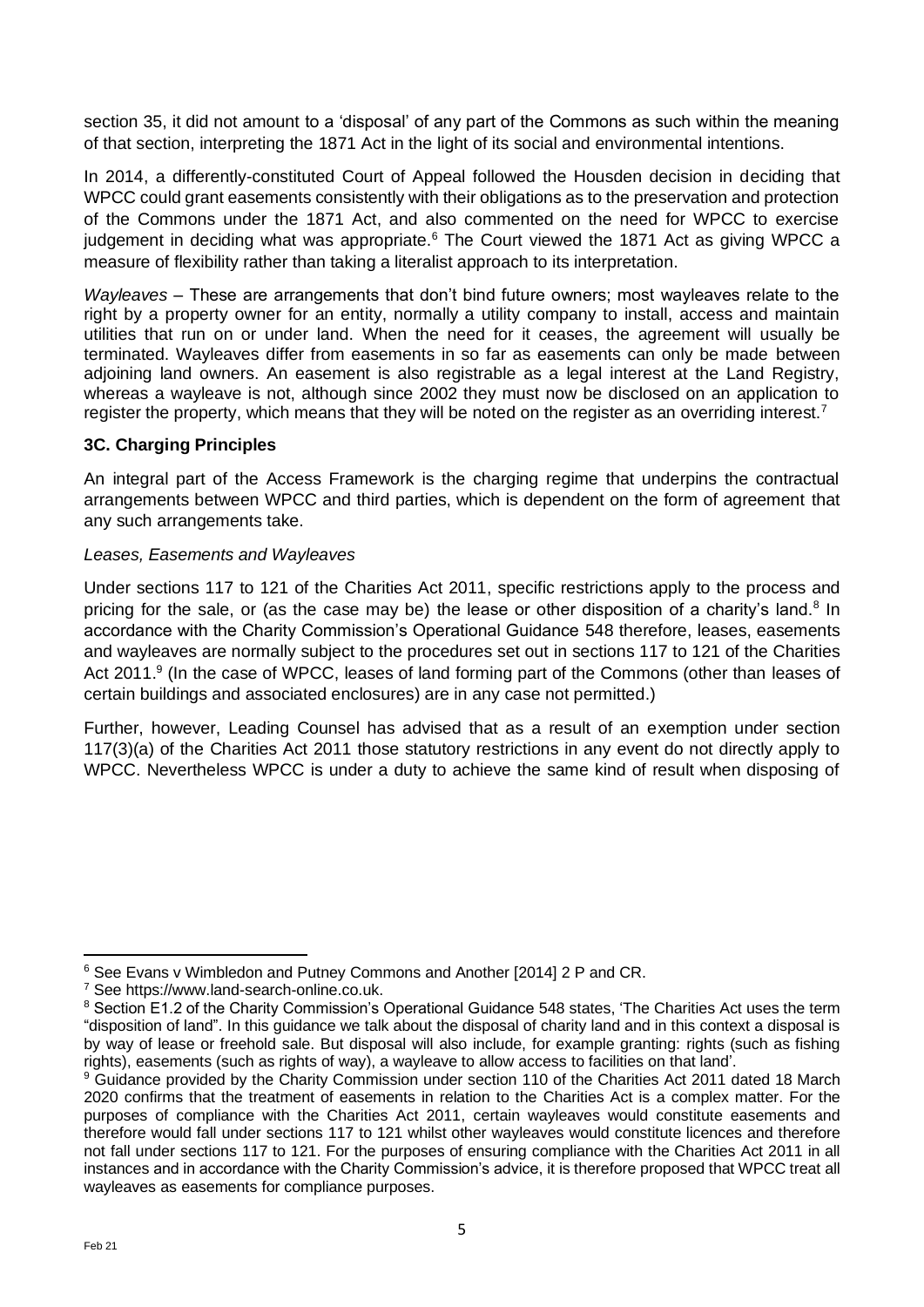land as would be achieved by complying with the restrictions.<sup>10,11</sup> WPCC's trustees have a fiduciary duty to ensure that 'the terms on which the disposition is proposed to be made are the best that can reasonably be obtained for the charity'. In meeting this requirement, accepted best practice is that trustees obtain and consider advice from a qualified surveyor, by analogy with the provisions of sections 117 to 120 of the Charities Act 2011, about the terms of the transaction and the need (if any) to take further steps to ensure, by means of advertising, that the best terms are obtained.<sup>12</sup> (For avoidance of doubt, in practice, the fiduciary requirement to follow the statutory provisions as best practice applies to the grant of leases, easements and wayleaves subject to the qualification above.) The Charities Act 2011 also sets out, inter alia, notification requirements that must normally be followed, the qualifications of the valuer and the need for Charity Commission consent (or the consent of the Court) for agreements with connected parties.

#### *Licences*

A 'disposition' does not include a licence. Section E1.6 of the Charity Commission's Operational Guidance 548 states that 'no specific power is required by a charity to grant a licence, even over designated land, and section 117 procedures do not apply'. Trustees do however have a fiduciary duty to ensure that the terms are in the best interests of the charity and as such the guidance goes on to state that 'the licence should be granted on the best 'market terms' unless it is intended to further the objects of the charity'.

In this context, it order to demonstrate best 'market terms', where practical and possible, it is considered best practice is to obtain independent advice and follow the processes set out in section 117 to section 120 of the Charities Act 2011 if this is deemed feasible.<sup>13</sup>

The licensing regime that covers the wide range of activities that take place on the Commons (informal and formal sports, recreational and educational activities as well as one-off events such as fairs and circuses) is quite complex. Although determining the 'right' charge may seem to be a straightforward process, there are a large number of factors that affect charging that need to be considered. Many of these are competing and often controversial; issues identified below need to be considered when considering what an appropriate charge might be.

#### *Best Market Terms*

In some cases, a qualified valuer's assessment of what can be achieved under best 'market terms' is possible and in such cases an assessment of this type should be sought. In other circumstances, a valuer's assessment is either neither practical nor possible. In all cases however factors that should be considered for the purposes of determining best 'market terms' are set out below.

A. Revenue and Profit – The revenue and profit associated with licence arrangements is a critical factor in assessing the benefit that accrues to the licensee; user charges are therefore an important

<sup>&</sup>lt;sup>10</sup> Section 117 (3) of the Charities Act 2011 states, 'The restrictions on disposition imposed by this section and sections 119 to 121 apply regardless of anything in the trusts of a charity; but nothing in this section or sections 119 to 121 applies to—

<sup>(</sup>a) any disposition for which general or special authority is expressly given (without the authority being made subject to the sanction of an order of the court) by—

<sup>(</sup>i) any statutory provision contained in or having effect under an Act'.

<sup>&</sup>lt;sup>11</sup> Section 8 of the 1871 Act provides WPCC with the power 'to take and hold. and to dispose of (by grant, demise, or otherwise) land and other property (which body corporate is in this Act referred to as the Conservators)'.

 $12$  It is not the case that the charity's land is subject to any trust. This means that section 121 does not apply, even by analogy.

<sup>&</sup>lt;sup>13</sup> The Charity Commission has published Operational Guidance 548 for its staff in relation to licences and leases. (Refer to Appendix 1.)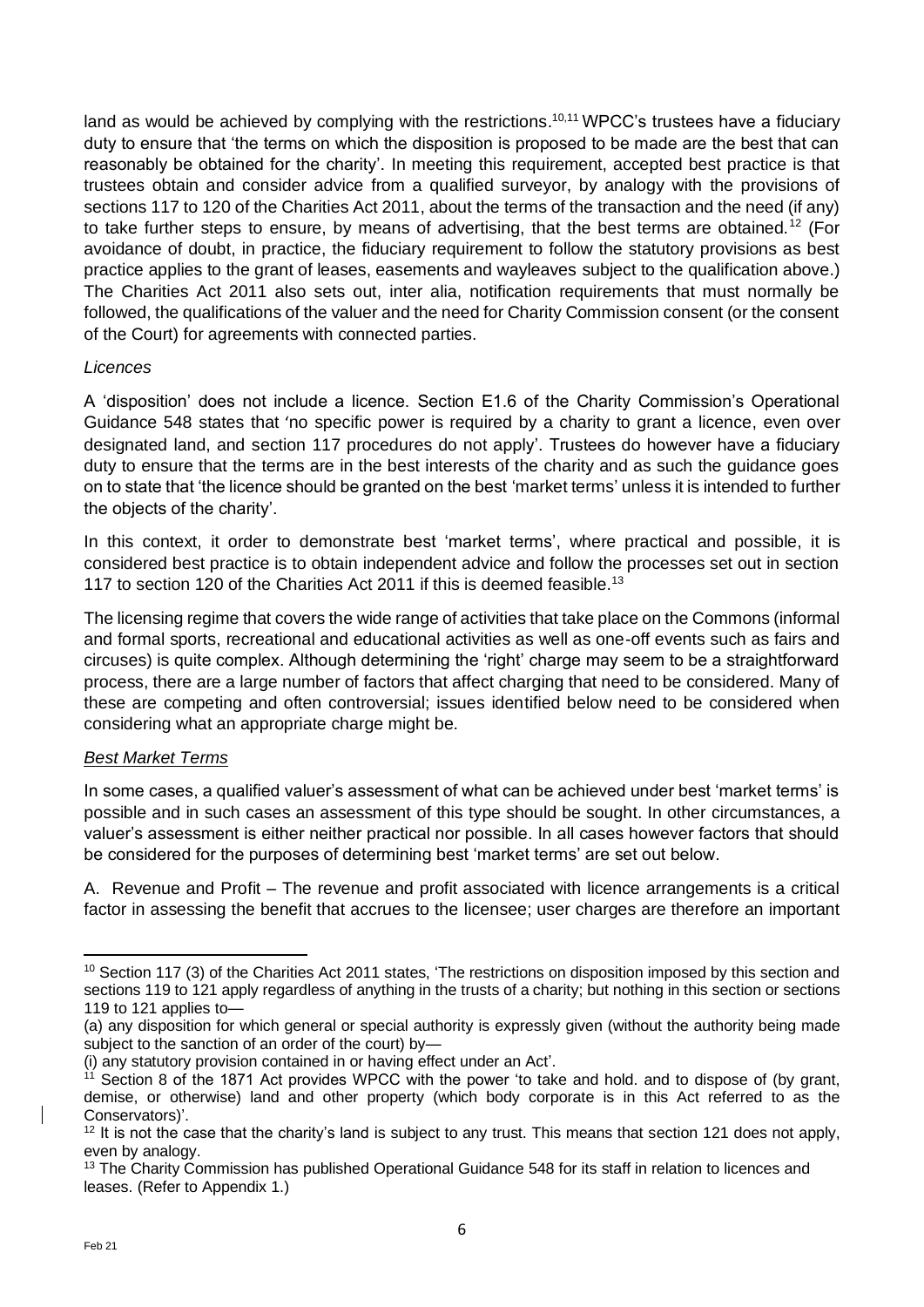consideration, as is the overall revenue/profitability of the licensee. Disclosure of its financial accounts is often the best way of understanding these considerations.

The charitable status of the organisation to whom the licence is granted is also a consideration. A run organised by a third party commercial operator with 500 participants with a non-trivial entry charge for participants should be recognised as serving a different purpose from a 'club run' organised by a charity with a small number of participants and no, or a merely nominal, entry charge.

B. Costs – The costs that WPCC incurs in order to provide the agreed service and meet its obligations under the licence agreement are also an important consideration in assessing the relevant charges. Licensees should be expected to contribute to some or all of the cost of providing the service where such costs can be directly attributed to the use. These include:

- access to and preparation of the site (including parking);
- litter management;
- facility management (supervision and management) and emergency response arrangements;
- site restoration obligations;
- WPCC administration (e.g. preparation of licences, valuations, etc).

Such activities may be either explicitly set out in the licence as components of the charges to be levied or as duties to be fulfilled by the licensee (such as restoration works).

C. Scale of the Activity/Intervention – Charges need to reflect the scale of the activity; a small oneoff event such as a children's organised party at the REMPF is quite different to the five-day Rosslyn Park Rugby Sevens event. Where an activity requires considerable infrastructure, or significant (though acceptable) interference with the enjoyment of the Commons by other users, consideration needs to be given to obtaining a more formal basis for the charge. This might be through benchmarking or a valuation by a specialist land agent.

D. Duration and Term – The duration (both in terms of physical presence on the Commons and also the length of any licence/wayleave) is an important consideration. An afternoon activity for a small photographic shoot is very different from, say, a three-year licence to utilise facilities at the REMPF pavilion and playing field. Where a licence is proposed over several years, a professional valuation should normally be obtained.

E. Benchmarks – The use of comparable charges for similar local facilities/services provides a helpful guide on the level of charges as well as the competitive environment, although consideration needs to be taken of the following issues:

- Access whether the same or similar access arrangements to facilities/services are available at competing sites, for example, availability of local transport, car parking or the extent of opening hours;
- Quality whether the quality of provision offered in terms of customer care, standards of cleanliness of the facility, level of service and also condition of the asset itself in relation to its use is comparable with other local services;
- Availability of alternatives whether the same or similar services can be obtained from other public, private or voluntary sector providers at lower cost or with greater value.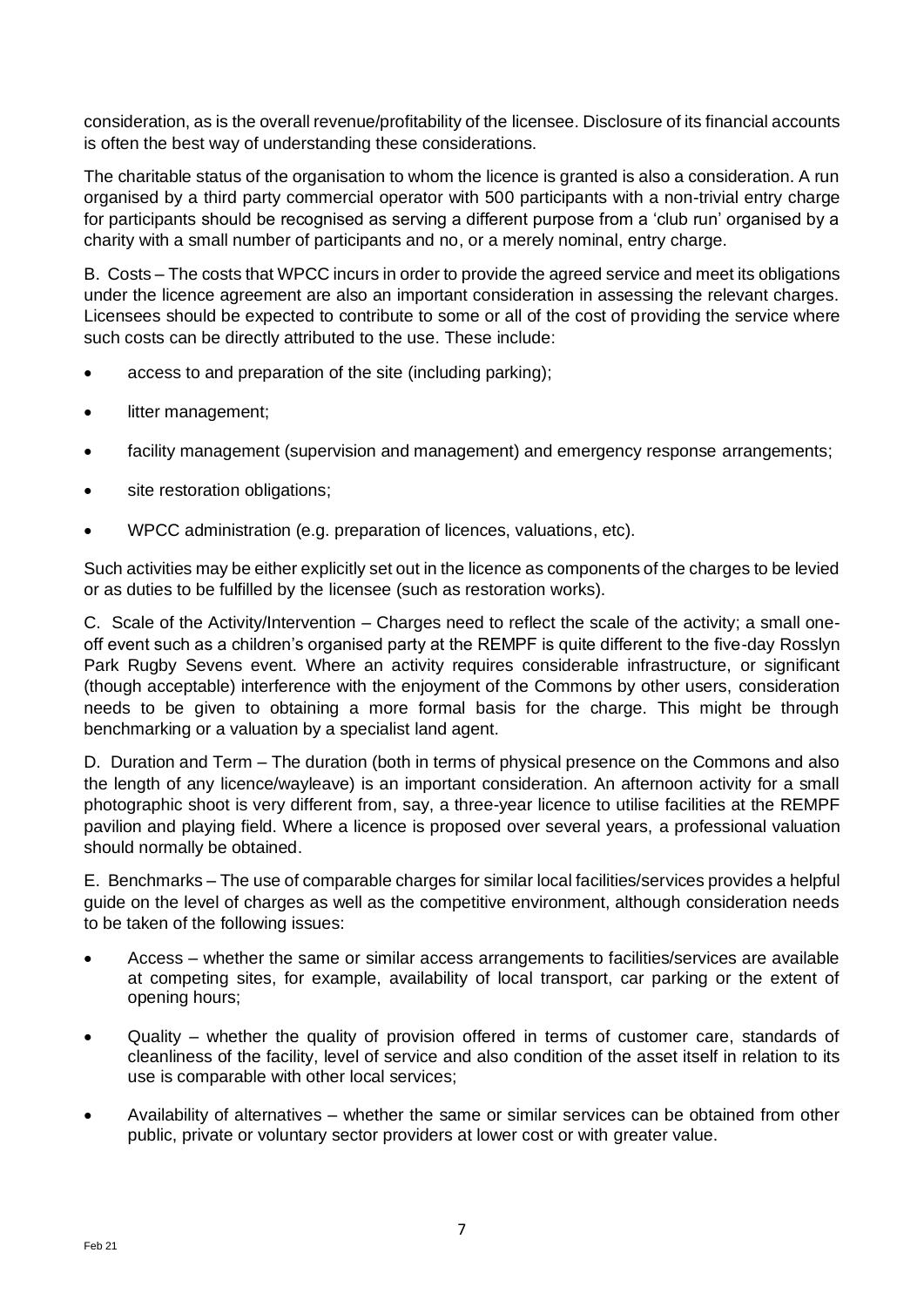# *Furthering the Objects of the Charity*

A. Service Objectives – WPCC should also set charges in order to achieve a number of service objectives, as set out below, in no order of priority:

- Maximising (without unacceptable damage to the Commons) the availability of the services and promoting the benefits of activities, particularly where this involves membership of clubs and organisations that promote sport and recreation;
- Encouraging participation by all in healthy outdoor activities; where concessionary charges apply, they should be set at 50% of the full price for the facility and apply to young people under 17, students in full time education, people aged 60 or over, disabled people, unemployed people and schools/youth organisations, on production of the appropriate identification;
- In recognising WPCC's duty to conserve the Commons and manage potential interference between users, rationing use of a service where demand exceeds supply, particularly at peak times of use, through increased charges or other restrictions; in such cases, however, the concessionary charges for those facilities should not also be increased; where appropriate for under-used facilities, services should be set at a lower charge and monitored on a six monthly basis.

B. Historical Rights – In considering the appropriate level of charges, the longstanding rights of access across the Commons (e.g. golfers, horse-riders, walkers and runners) should be considered with care. These issues can often be overlooked and can be deep-seated, with the introduction of charges creating tensions that can quickly escalate and could cause reputational damage to the charity if not properly handled. It is desirable to maintain positive working relationships with the user organisations and make them aware of the purposes for which WPCC holds the Commons, including in particular their conservation and the need to keep them available for various different activities.

C. Contribution to WPCC – There are many organisations that contribute directly towards the facilities that are provided on the Common. The golf clubs contribute significant costs towards the annual upkeep of their golf course. The horse-riders have launched appeals to raise money towards the upkeep of rides. Running organisations such as Parkrun have charity events to raise money specifically for the Commons, whilst the Windmilers provide annual support at the Commons Open Day managing the car parking arrangements.<sup>14</sup>

These contributions and gestures of goodwill should be incentivised in any charging arrangements. The loss of goodwill can be very damaging.

<sup>14</sup> Housden and Another v Conservators of Wimbledon and Putney Commons [2008] 1 WLR 1172.29 states, 'During the course of the hearing there was discussion about the part of the common used as a golf course by the Wimbledon Common Golf Club and its predecessors since before the passing of the 1871 Act. The decision of the London South West Valuation Tribunal (31 May 2007), in which the restrictions on the commons were considered, was cited. It was a rating case. The Tribunal noted that the golf clubs using the course had no lease or licence to use the land for golf. There was no permission document. The use was with unwritten permission without payment, but accompanied by annual voluntary contributions. The Tribunal concluded that the course was sufficiently defined for it to be capable of being a hereditament for rating purposes, but the clubs did not have paramount or exclusive control and were joint occupiers'.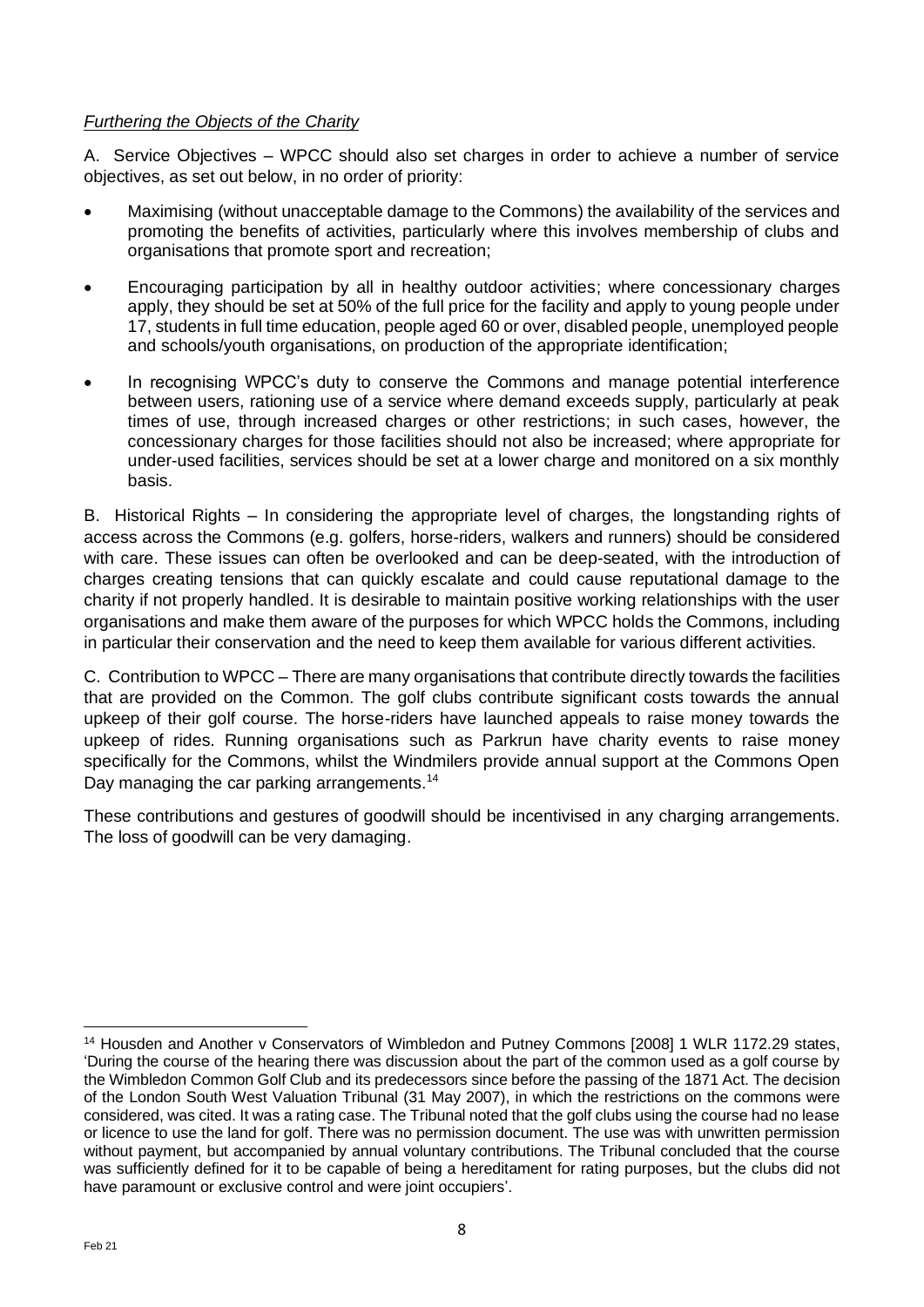# **Charging Principles**

Lease

(where permitted)

Easement

Wayleave

Licence



- Trustees have fiduciary duty to ensure that the terms are in the best interests of the charity
- Sections 117 to 120 of the Charities Act 2011 apply by analogy:
	- Obtain and consider a written report on the proposed<br>disposition from a qualified surveyor instructed by the trustees and acting exclusively for the charity
	- Advertise the proposed disposition for such period and in such manner as is advised in the surveyor's report (unless it advises<br>that it would not be in the best interests of the charity to advertise the proposed disposition)
	- Decide that, having considered the surveyor's report, the terms on which the disposition is proposed to be made are the best that can reasonably be obtained for the charity
- Section 121 of the Charities Act 2011 does not apply to WPCC, even by analogy:
	- WPCC holds the land and other assets beneficially for the purposes set out in the 1871 Act rather than holding them subject to a charitable trust



- Trustees have fiduciary duty to ensure that the terms are in the best interests of the charity
- . The licence should be granted on the best 'market terms' unless it is intended to further the objects of the charity':
	- To demonstrate best market terms, where practical and<br>possible, follow sections 117 to 120 of the Charities Act 2011<br>(section 121 of the Charities Act 2011 does not apply to<br>wPCC); in all cases, consider relevant factors p
	- To demonstrate furthering the objects of the charity, consider<br>service objectives, historic rights and contribution to WPCC